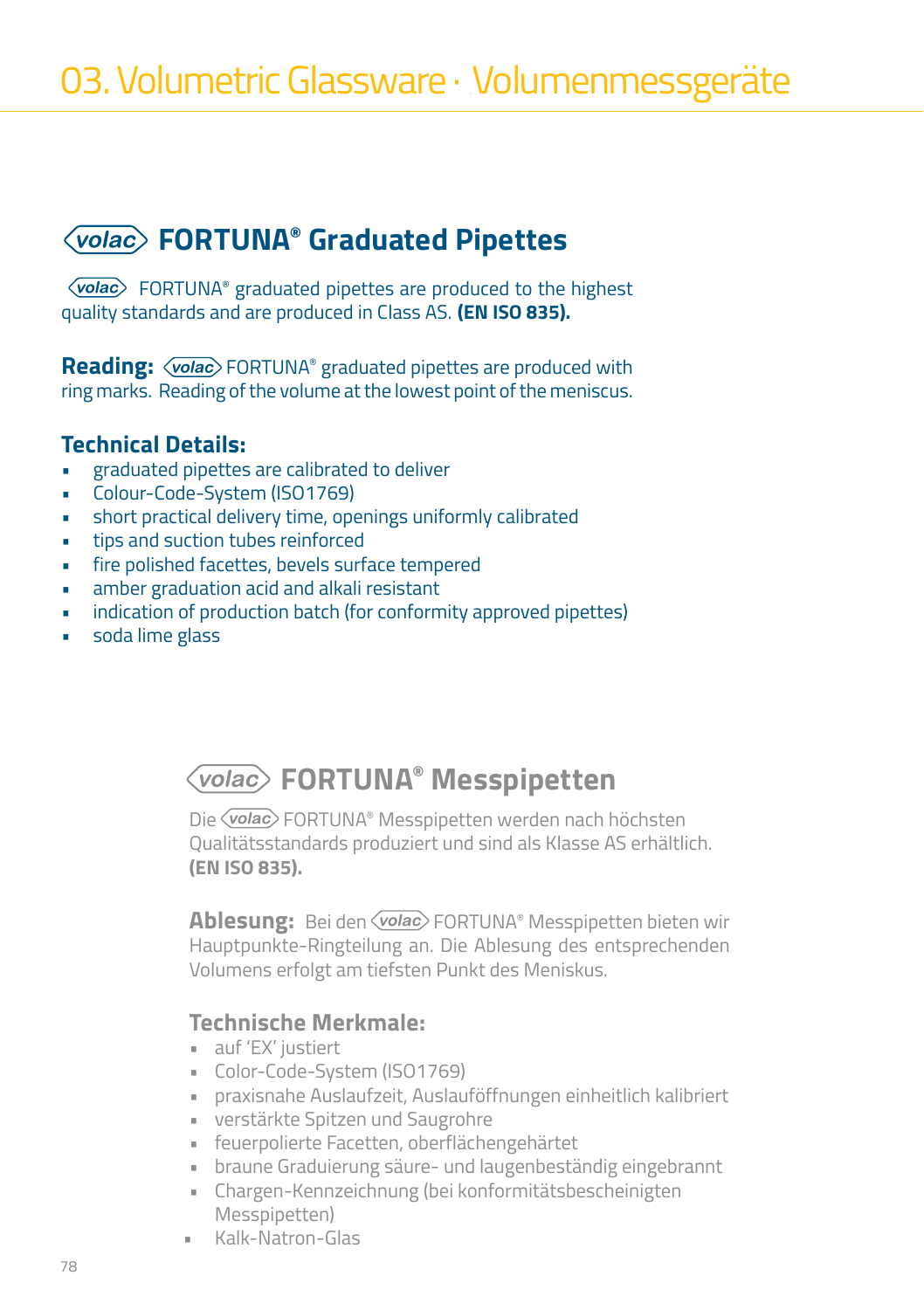# **FORTUNA®**



79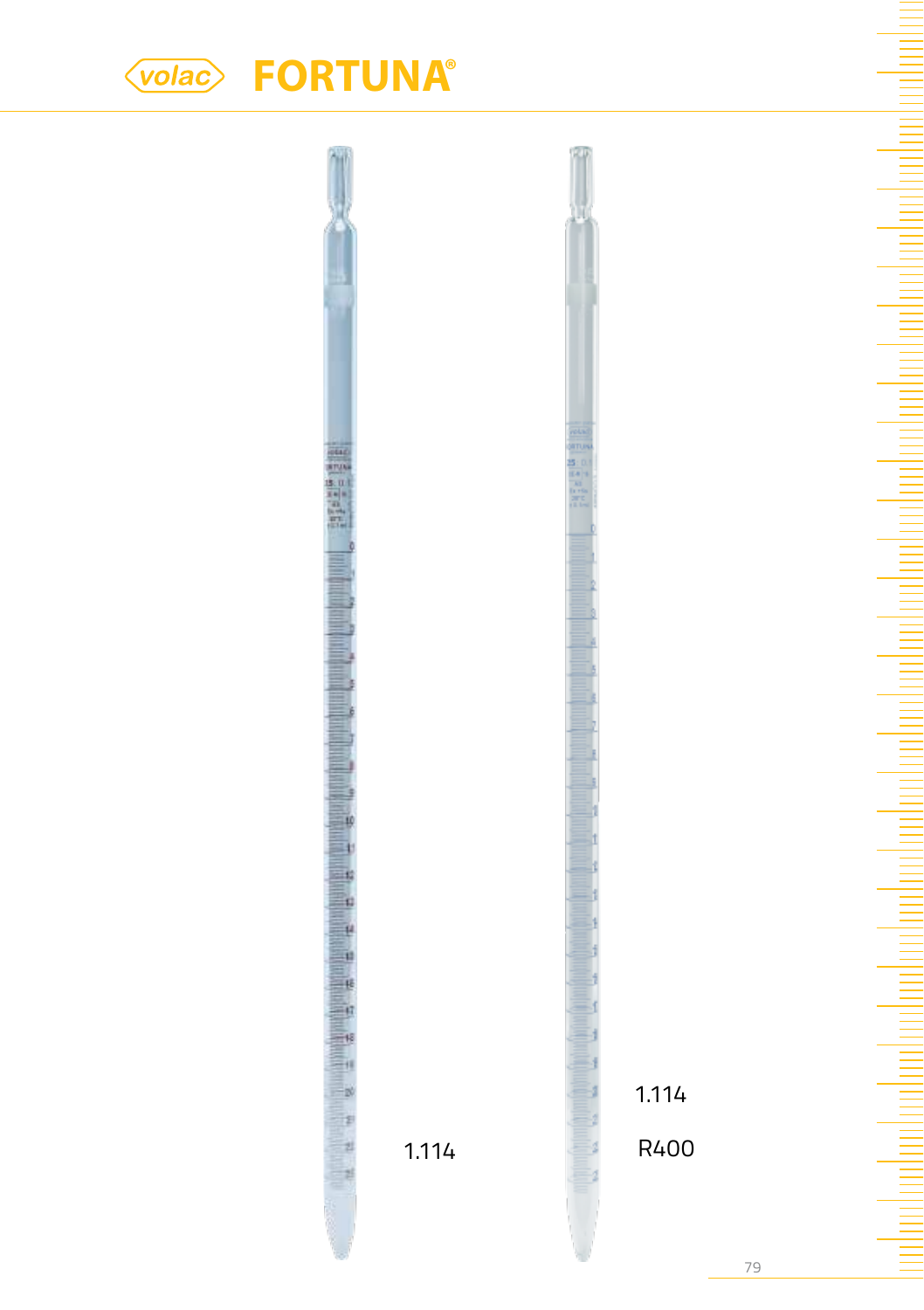## 03. Volumetric Glassware · Volumenmessgeräte

### **FORTUNA® Graduated Pipette**

total delivery, **Class AS**, conformity approved, clear glass, with ring marks

**1.114-..-402,-404** blue or amber graduation

### **R400 - Type 3**

blue graduated, zero at top, capacity at outlet, total delivery, non blowout

### **R385/WAC - Type 3**

blue graduated, zero at top, capacity at outlet, total delivery, non blowout, with single certificate

### **Technical Details · Technische Daten**

| Capacity       | grad. in | Tol.  | calibrated |
|----------------|----------|-------|------------|
| Inhalt         | grad. in | Tol.  | kalibriert |
| ml             | ml       |       | s          |
| 1              | 0.01     | 0.007 | ЕX         |
| 1              | 0.10     | 0.007 | EX         |
| *<br>2         | 0.01     | 0.01  | EX         |
| $\overline{2}$ | 0.02     | 0.01  | EX         |
| $\overline{2}$ | 0.10     | 0.01  | EX         |
| 5              | 0.05     | 0.03  | EX         |
| 5              | 0.10     | 0.03  | EX         |
| 10             | 0.10     | 0.05  | EX         |
| ∗<br>20        | 0.10     | 0.10  | EX         |
| 25             | 0.10     | 0.10  | EX         |
| *<br>50        | 0.20     | 0.20  | EX         |

\* additional to standard · ergänzend zur Norm

### **FORTUNA® Messpipette**

Vollauslauf, **Klasse AS**, konformitätsbescheinigt, Klarglas, mit Ringmarken

### **1.114-..-402,-404**

blau oder braun graduiert

### **R400 - Typ 3**

blau graduiert, 0-Punkt oben, Inhalt am Auslass, Vollauslauf, nicht zum Ausblasen

### **R385/WAC - Typ 3**

blau graduiert, 0-Punkt oben, Inhalt am Auslass, Vollauslauf, nicht zum Ausblasen, mit Einzelzertifikat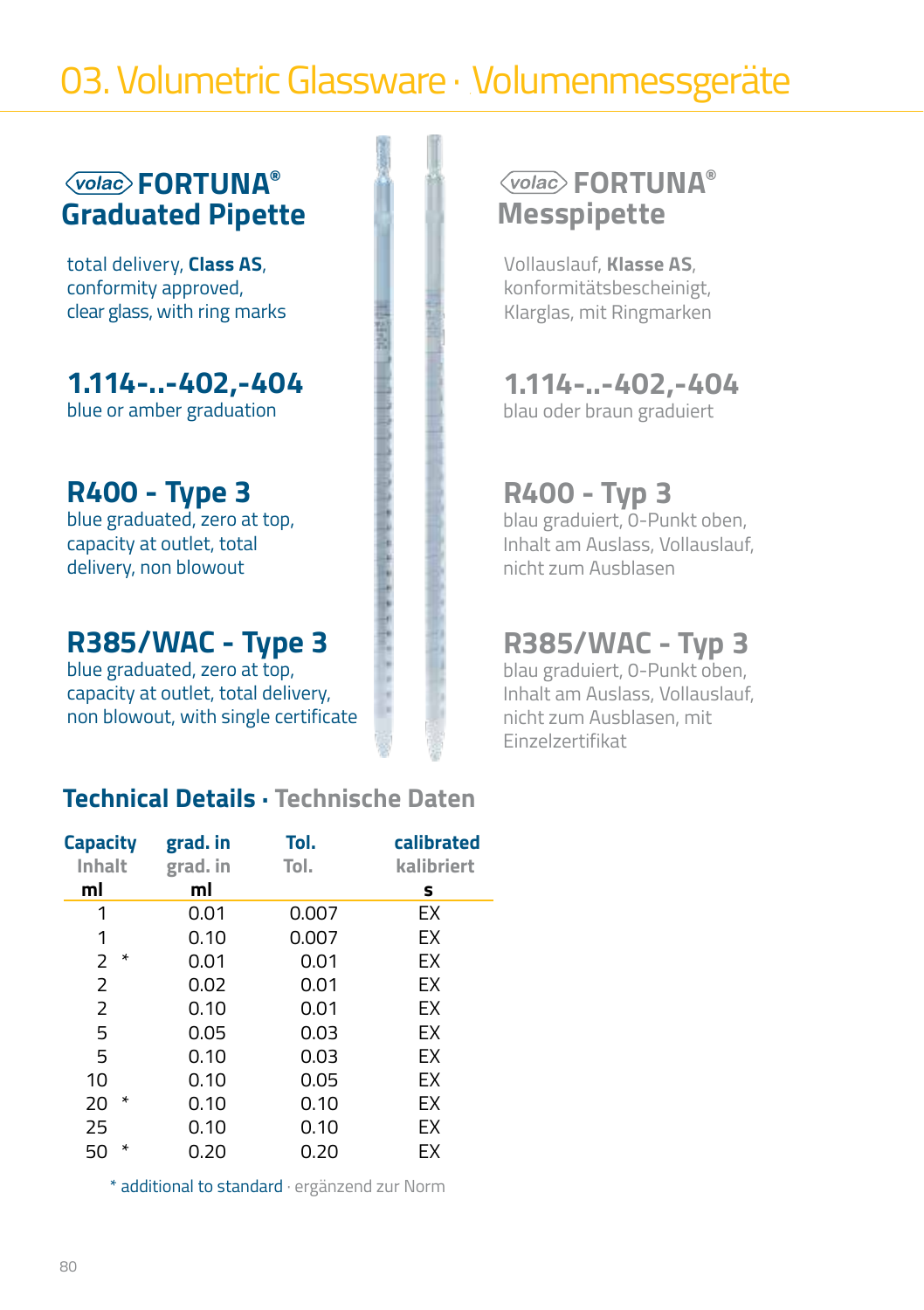# **FORTUNA®**

|                                   | amber/braun          | blue/blau            | blue/blau            |
|-----------------------------------|----------------------|----------------------|----------------------|
| Capacity grad.<br>Inhalt<br>grad. | Art.-No.<br>Art.-Nr. | Art.-No.<br>Art.-Nr. | Art.-No.<br>Art.-No. |
| $1 \,\mathrm{ml}$ : 0.01          | 1.114-19-404         | 1.114-19-402         | R400/A/5             |
| $1 \,\mathrm{ml}$ : 0.10          | 1.114-21-404         | 1.114-21-402         |                      |
| $2 \text{ ml} : 0.01 *$           | 1.114-23-404         | 1.114-23-402         |                      |
| $2 \text{ ml} : 0.02$             | 1.114-25-404         | 1.114-25-402         | R400/B/5             |
| $2 \text{ ml} : 0.10$             | 1.114-27-404         | 1.114-27-402         |                      |
| $5 \text{ ml} : 0.05$             | 1.114-32-404         | 1.114-32-402         | R400/C/5             |
| $5 \text{ ml} : 0.10$             | 1.114-33-404         | 1.114-33-402         |                      |
| $10 \text{ ml} : 0.10$            | 1.114-37-404         | 1.114-37-402         | R400/D/5             |
| $20 \text{ ml} : 0.10*$           | 1.114-41-404         | $1.114 - 41 - 402$   |                      |
| $25 \text{ ml} : 0.10$            | 1.114-43-404         | 1.114-43-402         | R400/E/5             |
| $50 \,\mathrm{ml}$ : 0.20 $^*$    | $1.114 - 47 - 404$   | $1.114 - 47 - 402$   |                      |

\* additional to standard · ergänzend zur Norm

| Capacity grad.<br>Inhalt grad. | blue/blau<br>Art.-No.<br>Art.-Nr. |
|--------------------------------|-----------------------------------|
| $1 \,\mathrm{ml}$ : $0.01$     | R385/WAC/A/5                      |
| $2 \text{ ml} : 0.02$          | R385/WAC/B/5                      |
| $5 \text{ ml} : 0.05$          | R385/WAC/C/5                      |
| $10 \text{ ml} : 0.10$         | R385/WAC/D/5                      |
| $25 \text{ ml} : 0.10$         | R385/WAC/F/5                      |
|                                | $\mathbf{v}$                      |

**Packing unit:** 5 **Verpackungseinheit:** 5

81

Ξ

ha ha ha ha shekarar ta ƙasar Ingila.

dan bertama berasa dan bertakan berasa dari dalam berasa dan berasa dan berasa dalam berasa dalam b

 $\equiv$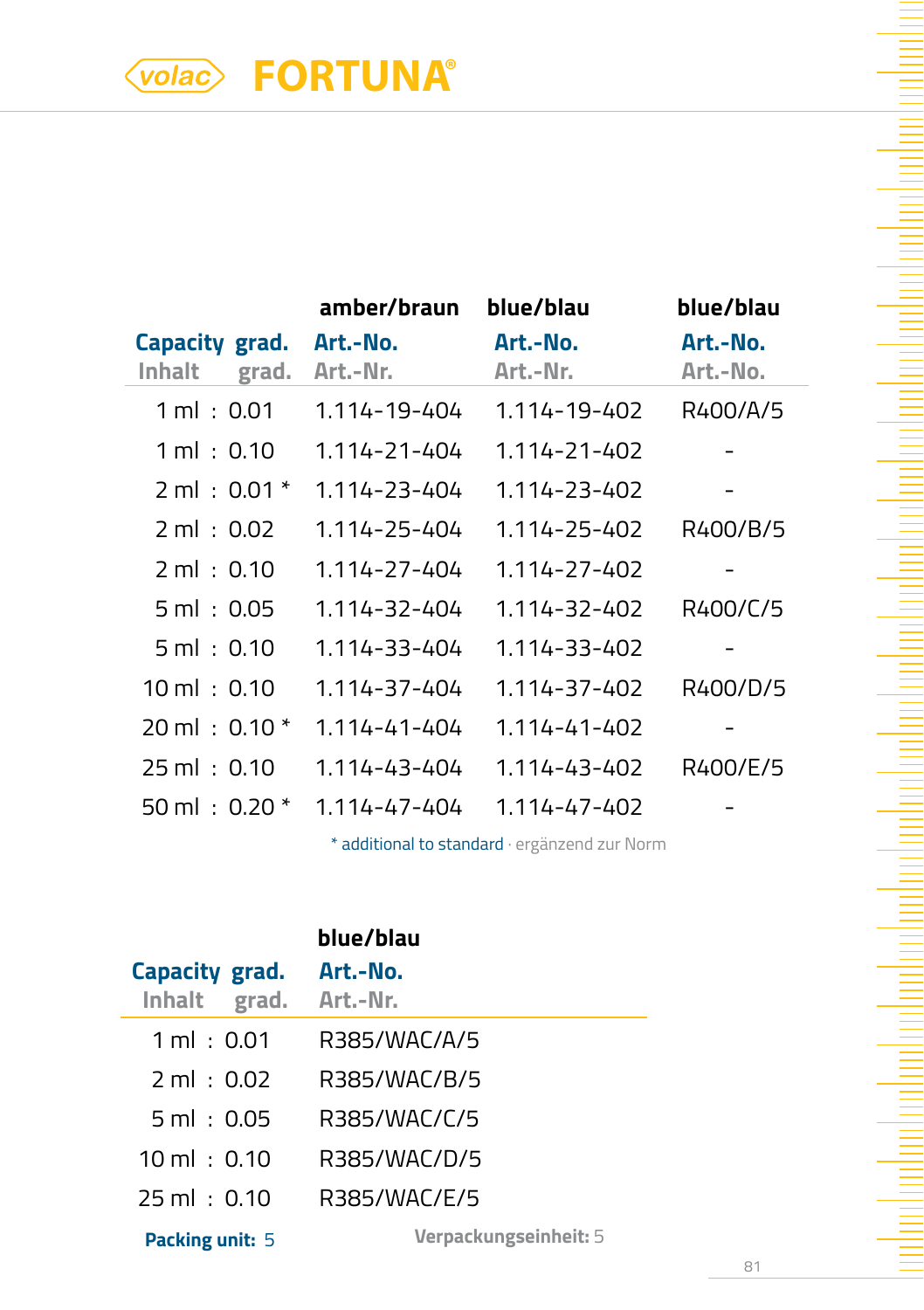## 03. Volumetric Glassware · Volumenmessgeräte

### **Original FORTUNA® Graduated Pipette with suction piston**

clear glass, **Class A**, clear calibrated cylinders, without certificate

**1.142-..-02\*** blue graduation

**1.142-..-04\*** amber graduation

**No pipetting aid necessary!**

### **Original FORTUNA® Messpipette mit Saugkolben**

Klarglas, **Klasse A,** Zylinder glasklar kalibriert, ohne Zertifikat

**1.142-..-02\***  blau graduiert

**1.142-..-04\*** braun graduiert

**Kein Einsatz der Pipettierhilfe nötig!**

### **Technical Details · Technische Daten**

| <b>Capacity</b><br>Inhalt | grad. in<br>grad. in | Tol.<br>Tol. | calibrated<br>kalibriert |
|---------------------------|----------------------|--------------|--------------------------|
| ml                        | ± ml                 | ± ml         |                          |
| 1                         | 0.01                 | 0.007        | ЕX                       |
| 2                         | 0.02                 | 0.01         | EX                       |
| 5                         | 0.05                 | 0.03         | FX.                      |
| 5                         | 0.10                 | 0.03         | EX                       |
| 10                        | 0.10                 | 0.05         | EX                       |
| 20                        | 0.10                 | 0.10         | EX                       |
| 25                        | 0.10                 | 0.10         | EX                       |
| 50                        | 0.20                 | 0.10         | ЕX                       |

\* additional to standard, without conformity approval

\* ergänzend zur Norm, ohne Konformitätsbescheinigung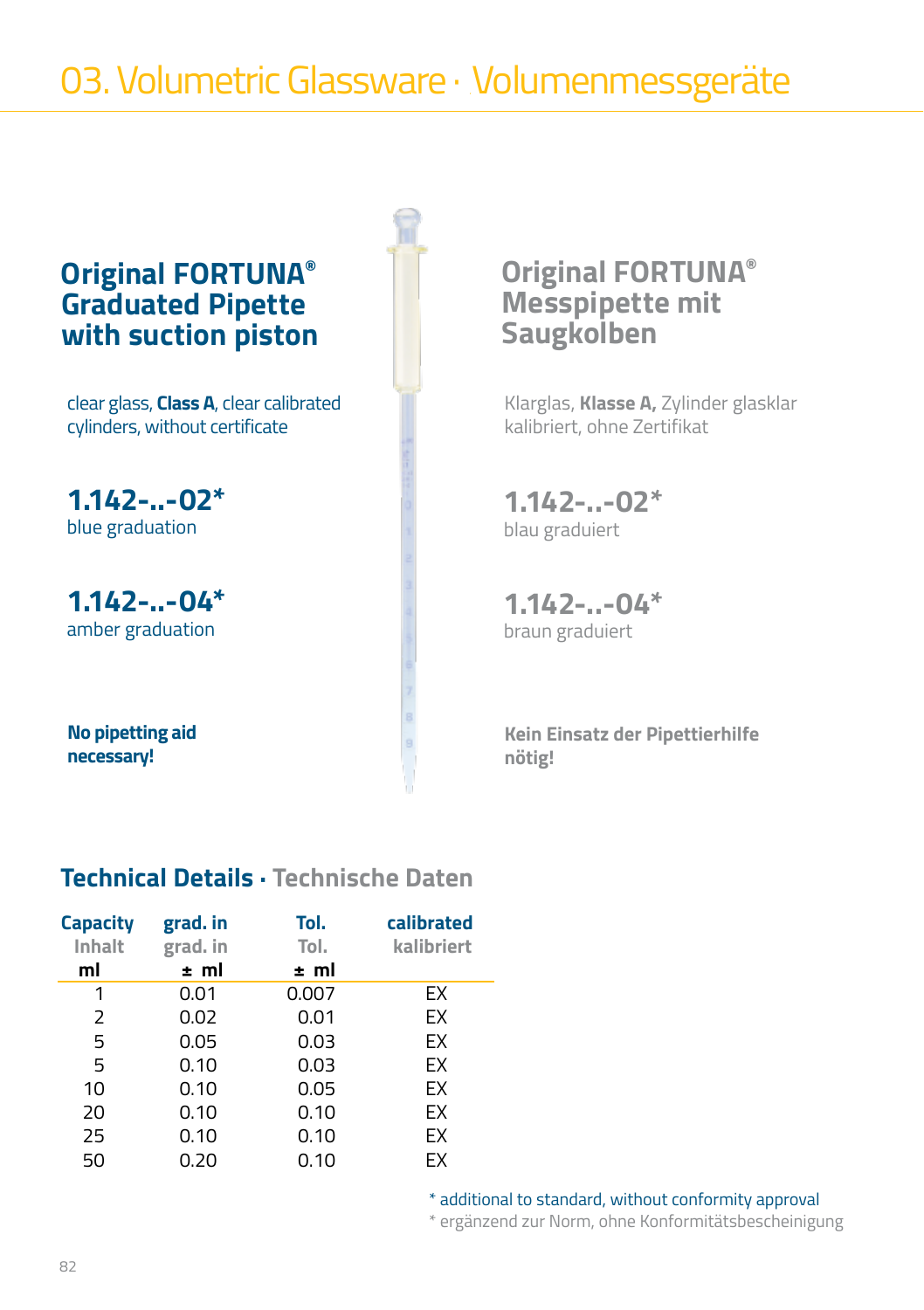# **FORTUNA®**

| Capacity grad.<br>Inhalt<br>grad. | blue/blau<br>Art.-No.<br>Art.-Nr. | amber/braun<br>Art.-No.<br>Art.-Nr. |
|-----------------------------------|-----------------------------------|-------------------------------------|
| $1 \, \text{ml} \cdot 0.01$       | $1.142 - 19 - 02$                 | 1.142-19-04                         |
| $2 \text{ ml} \pm 0.02$           | 1.142-25-02                       | 1.142-25-04                         |
| $5 \text{ ml} : 0.05$             | $1.142 - 32 - 02$                 | $1.142 - 32 - 04$                   |
| 5ml : 0.10                        | 1.142-33-02                       | 1.142-33-04                         |
| $10 \text{ ml} : 0.10$            | 1.142-37-02                       | 1.142-37-04                         |
| $20 \text{ ml} \pm 0.10$          | $1.142 - 41 - 02$                 | $1.142 - 41 - 04$                   |
| $25 \text{ ml} : 0.10$            | $1.142 - 43 - 02$                 | 1.142-43-04                         |
| 50 ml : 0.20                      | 1.142-47-02                       | 1.142-47-04                         |

**Packing unit:** 1 **Verpackungseinheit:** 1

<u>E</u>

E Ξ

ha ha ha ha shekarar ta ƙasar Ingila.

da matamatan ing kabupatèn Kabupatèn Kabupatèn Kabupatèn Kabupatèn Kabupatèn Kabupatèn Kabupatèn Kabupatèn Kab

 $\equiv$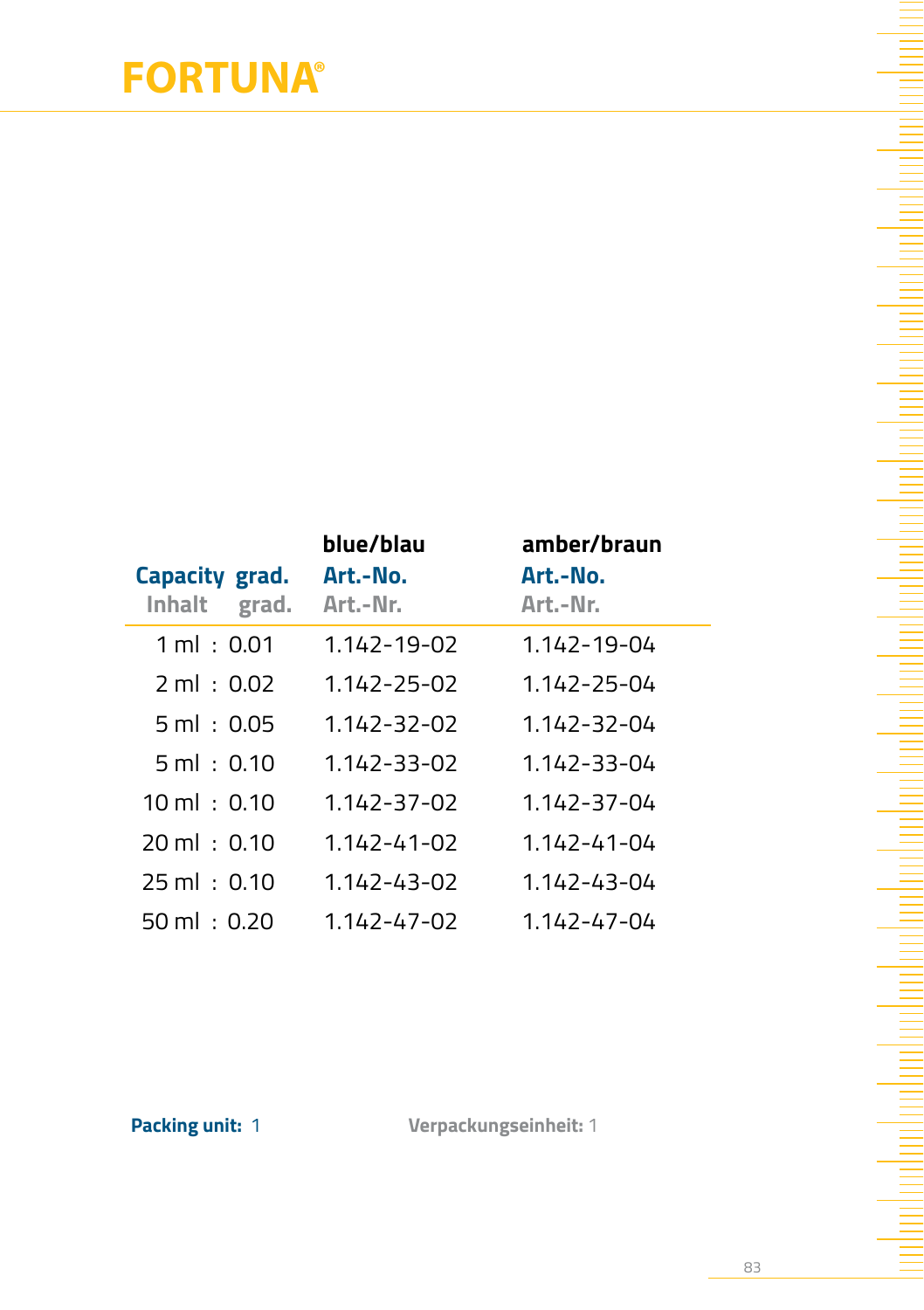### **FORTUNA® Graduated Pipette**

**USP Class AS,** blue graduation. Each pipette is individually numbered and fully traceable satisfying USP/ISO/BS/DIN accuracies.

### **US385/WAC - Type 3**

zero at top, capacity at outlet, total delivery, with single certificate

### **FORTUNA® Messpipette**

#### **USP Klasse AS,** blau

graduiert. Jede Pipette ist einzeln nummeriert, rückverfolgbar und erfüllt die Vorgaben der USP/ISO/BS/DIN Normen.

### **US385/WAC - Typ 3**

0-Punkt oben, Inhalt am Auslass, Vollauslauf, mit Einzelzertifikat

### **Technical Details · Technische Daten**

| <b>Capacity</b><br>Inhalt | Sub-Div. in<br>Teilung in | <b>Tolerances</b><br><b>Toleranzen</b><br><b>USP</b> | <b>Tolerances</b><br><b>Toleranzen</b><br><b>ISO/BS/DIN</b> |
|---------------------------|---------------------------|------------------------------------------------------|-------------------------------------------------------------|
| ml                        | ml                        | ml                                                   | ml                                                          |
| 1                         | 0.01                      | ± 0.006                                              | ± 0.007                                                     |
| 2                         | 0.02                      | ± 0.01                                               | ± 0.01                                                      |
| 5                         | 0.05                      | ± 0.02                                               | ± 0.03                                                      |
| 10                        | 0.10                      | ± 0.03                                               | ± 0.05                                                      |
| 25                        | 0.20                      | ± 0.05                                               | ± 0.10                                                      |